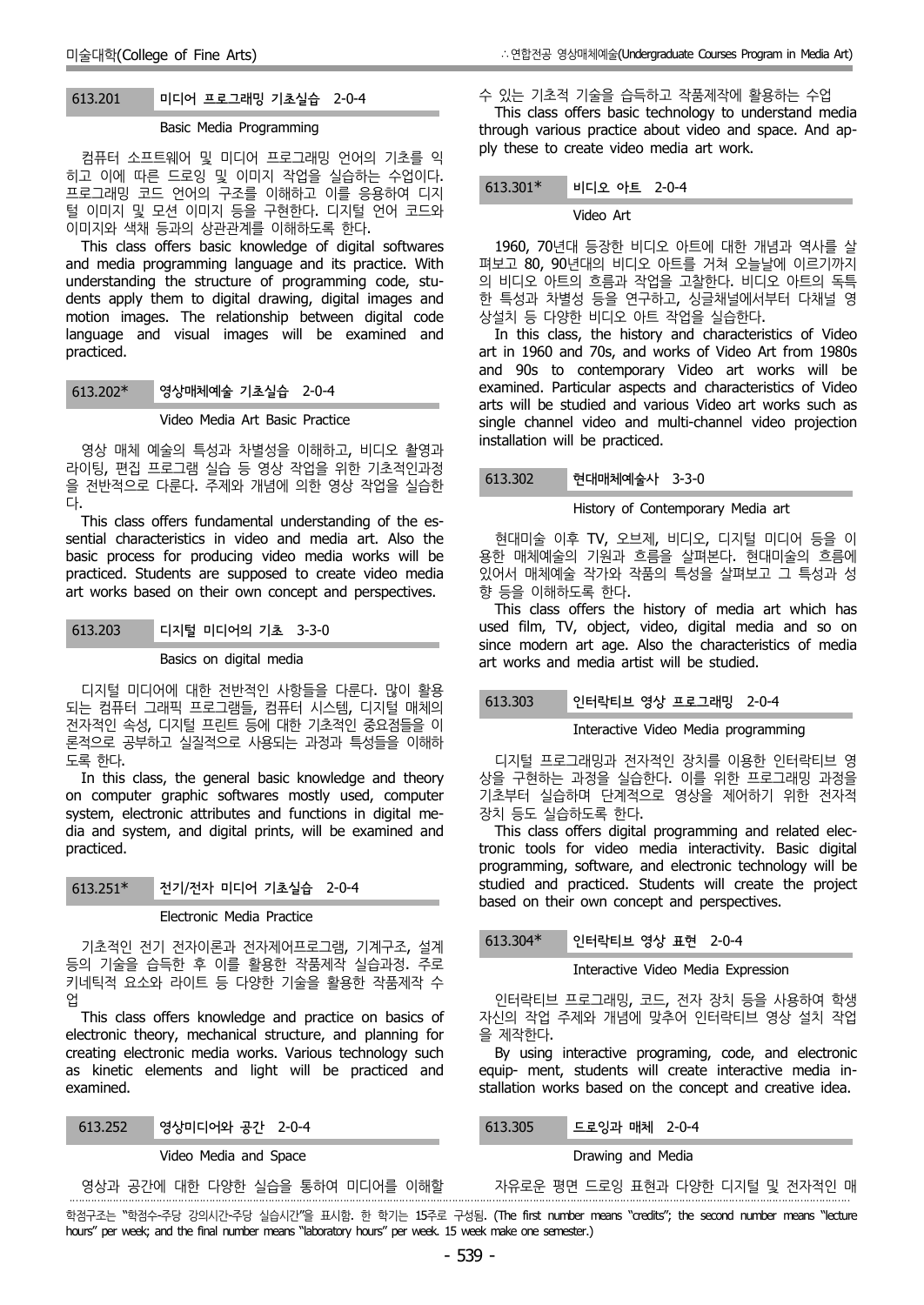체와의 연관성을 모색하고, 현대 회화의 다양한 쟁점들 혹은 학 생 개인의 자유로운 개념과 표현을 매체를 통한 드로잉으로 제

시하는 실험적인 과정을 실습한다. In this class, the relationship between various digital or electronic media and drawing in modern art will be examined. And students practice their own concept and expression through drawing by various media in ex perimental ways.

### Code Image Expression

디지털 프로그래밍 코드를 사용하여 드로잉 및 다양한 이미 지 등을 구현하는 수업으로서 디지털 코딩과 시각 이미지의 표

현 및 재현과의 상관관계와 그 개념 등을 연구한다. This class offers the practice of digital programming code to create drawing, images, series of various images. Also the relationship between digital coding, vis ual images will be examined.

### New Material Study

산업사회의 발달과 함께 여러 영역에서 개발되는 신소재(새 로운 산업용 신소재, 센서 등과 같은 전기 전자 기기 등)를 조 사하고 실험하여 자신의 작품제작에 활용하는 수업. In this class, various new materials that are developed

in modern industry, such as new industrial materials, sensors and electronic/electrical equipments, will be ex amined, practiced and experimented. And students will be using these new materials in their art works.

| $613.352*$ | 영상설치 2-0-4 |  |  |
|------------|------------|--|--|
|------------|------------|--|--|

Video Media Installation Study

영상과 시공간을 결합하여 해석해보는 작품제작 연구과정. 주로 비디오 설치와 다채널 비디오 작품 등을 제작하는 수업

This class offers the various practice on video media and time-space concept. Video installation and multi-vid eo presentation works will be the main focus.

| $613.353*$ | 3차원 미디어 실습 2-0-4       |
|------------|------------------------|
|            | 3Dimension Media Study |

다양한 디지털 프로그램을 활용하여 3차원 구조의 이해와 형태 의 구현, 그리고 인터락티브 개념을 연구하여 작품제작에 적용

하는 수업. This class offers the practice on various 3D program 대한 미학적 고찰도 수반한다. 이러한 연구들;<br>study 3D structure, embodiment of the shape, and in- 예술의 개념적이고 실험적인 작업을 실습한다. to study 3D structure, embodiment of the shape, and interactive concept. And apply these methods to create media art works.

| 613.354 | 『미디어/인간/오브제 2-0-4 |  |
|---------|-------------------|--|
|         |                   |  |
|         |                   |  |

## Media / Human / Object

미디어와 다양한 차원에서 관계를 맺고 있는 인간과 오브제 개념을 분석하고 재해석하면서 본래적 속성을 경험하고 연구하 여 작품을 제작하는 수업.

A course in which students analyze and reinterpret concepts of human and objet, which are interrelated with media in various dimensions, to experience the origi nal nature of media and produce works based on their research.

### 613.355 미디어 문화의 이해 3-3-0

#### Understanding of Media Culture

빠른 속도와 다양한 형태로 변화하는 미디어문화 전반과 현 대미술을 접목 시킬 수 있는 접점을 찾아보는 수업.

This class examines the relationship between the contemporary art and the media culture which are changing their aspects radically.

## 613.401 뉴미디어 스튜디오 1 2-0-4

#### New Media Studio 1

미디어 프로그래밍 및 전자적 장치 등을 이용한 디지털 이미 지 및 인터락티브 영상 등의 작업을 구현한다. 단지 기술적인 제시를 기반으로 한 작업을 지양하고 작품의 주제와 개념을 연 구하고 이에 의한 작품 주제와 개념을 표현하도록 한다.

In this studio class, students will create their own projects using methods of their choice. The project can be digital code images, video media art, and electronic interactive installation. The format and method is open to students. The project should be creative and original.

# 613.402 뉴미디어 스튜디오 2 2-0-4

### New Media Studio 2

미디어 프로그래밍 및 전자적 장치 등을 이용한 디지털 이미 지 및 인터락티브 영상 등의 작업을 구현한다. 단지 기술적인 제시를 기반으로 한 작업을 지양하고 작품의 주제와 개념을 연 구하고 이에 의한 작품 주제와 개념을 표현하도록 한다.

In this studio class, students will create their own projects using methods of their choice. The project can be digital code images, video media art, and electronic interactive in- stallation. The format and method is open to students. The project should be creative and original.

### 613.403 영상이미지와 서술성 2-0-4

### Video image and narrative

다양한 미디어를 통해서 제시되는 영상 이미지에 대한 조형 성을 근본적으로 고찰하고, 그 의미와 기호성, 서술성 등을 연 구한다. 영상 매체 예술의 스크린에서 일어나는 이미지와 이야 기, 시간성, 공간성 등 미디어 아트의 조형적 원리와 요소들에 대한 미학적 고찰도 수반한다. 이러한 연구들과 병행하여, 영상

In this class, the concept of visuality in video images presented through various media will be examined fun damentally and its signified meanings and narrative will be studied. And the principles of visual elements of me dia art - such as images on the screen in media art, story, time, and space- will be examined aesthetically. With these examination, students practice conceptual and experimental media art works.